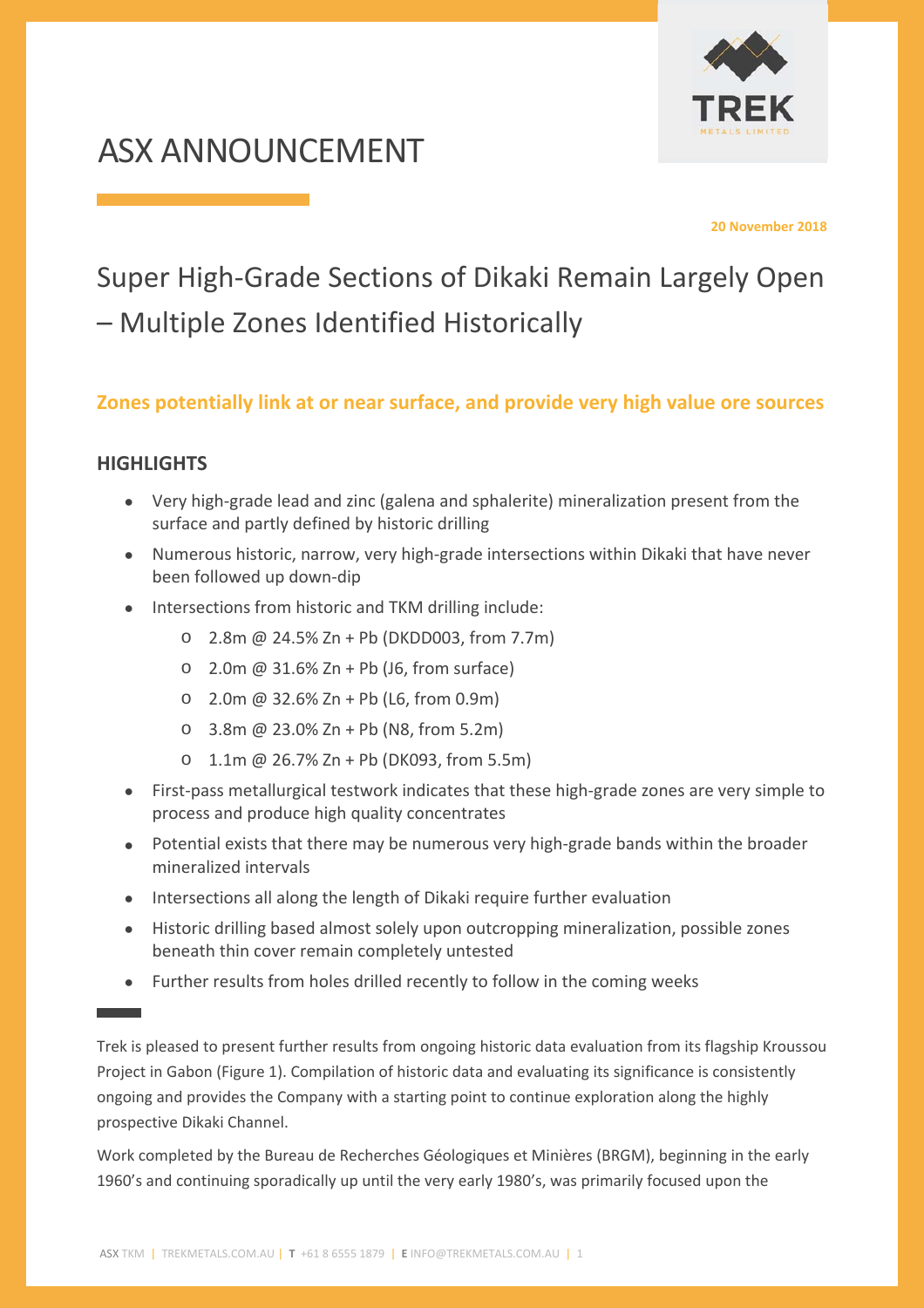

discovery of high‐grade lead (Pb) mineralization within approximately 20m of the surface. As such, drilling was limited in depth extent and drill targeting was almost solely based upon surface observations from outcrops exposed along drainages.

Ongoing compilation of the historic data produced from this work, has led to the delineation of numerous, high and very high‐grade, narrow zones that remain open down‐dip and along strike, including (see figures 2, 3 and 4):

- 2.8m @ 24.5% Zn + Pb (DKDD003, from 7.7m)
- $\bullet$  2.0m @ 31.6% Zn + Pb (J6, from surface)
- $\bullet$  2.0m @ 32.6% Zn + Pb (L6, from 0.9m)
- $\bullet$  3.8m @ 23.0% Zn + Pb (N8, from 5.2m)
- $\bullet$  1.1m @ 26.7% Zn + Pb (DK093, from 5.5m)
- $\bullet$  2.4m @ 5.4% Zn + Pb (DK139, from 5.4m)
- 2.0m  $@$  4.4% Zn + Pb (DK106, from 6.3m)

Assaying of drill core was not conducted as it would be today on all, or the majority of samples, but instead was highly selective based predominantly upon visual estimations of the abundance of the lead (Pb) bearing sulphide ore mineral, galena. As a result, very few intervals were assayed and the significance and potential of zinc (Zn) in the Kroussou mineralizing system was largely discounted.

Work that Trek has completed to date has shown that zinc (Zn) is consistently present, mostly in the form of the zinc sulphide ore mineral, sphalerite, within the channel sediments, either associated with lead mineralization or in separate mineralized strata. Trek has demonstrated, as discussed in the ASX releases dealing with the latest drilling campaign (see ASX announcements from 23 October, 06 September, 28 August and 10 July 2018) that drilling down-dip and along strike from these historic, highgrade intervals can yield significant thicknesses of mineralization providing the potential for large ore tonnages.

Trek looks forward to testing more of these zones in the near future as it's exploration within the Dikaki Channel and beyond continues.

TKM's Managing Director Bradley Drabsch said, about these latest understandings that:

*"Building upon the work of those explorers that came before us is how many discoveries are made. This one is no exception. We are fortunate to have a dataset that continues to offer up secrets of previous work that we are able to build upon and it allows us to quickly focus our work on areas that can deliver the most potential in the near term whilst assist with an understanding of the bigger picture. It's a very exciting and envious position to be in."* 

**Bradley Drabsch**  MANAGING DIRECTOR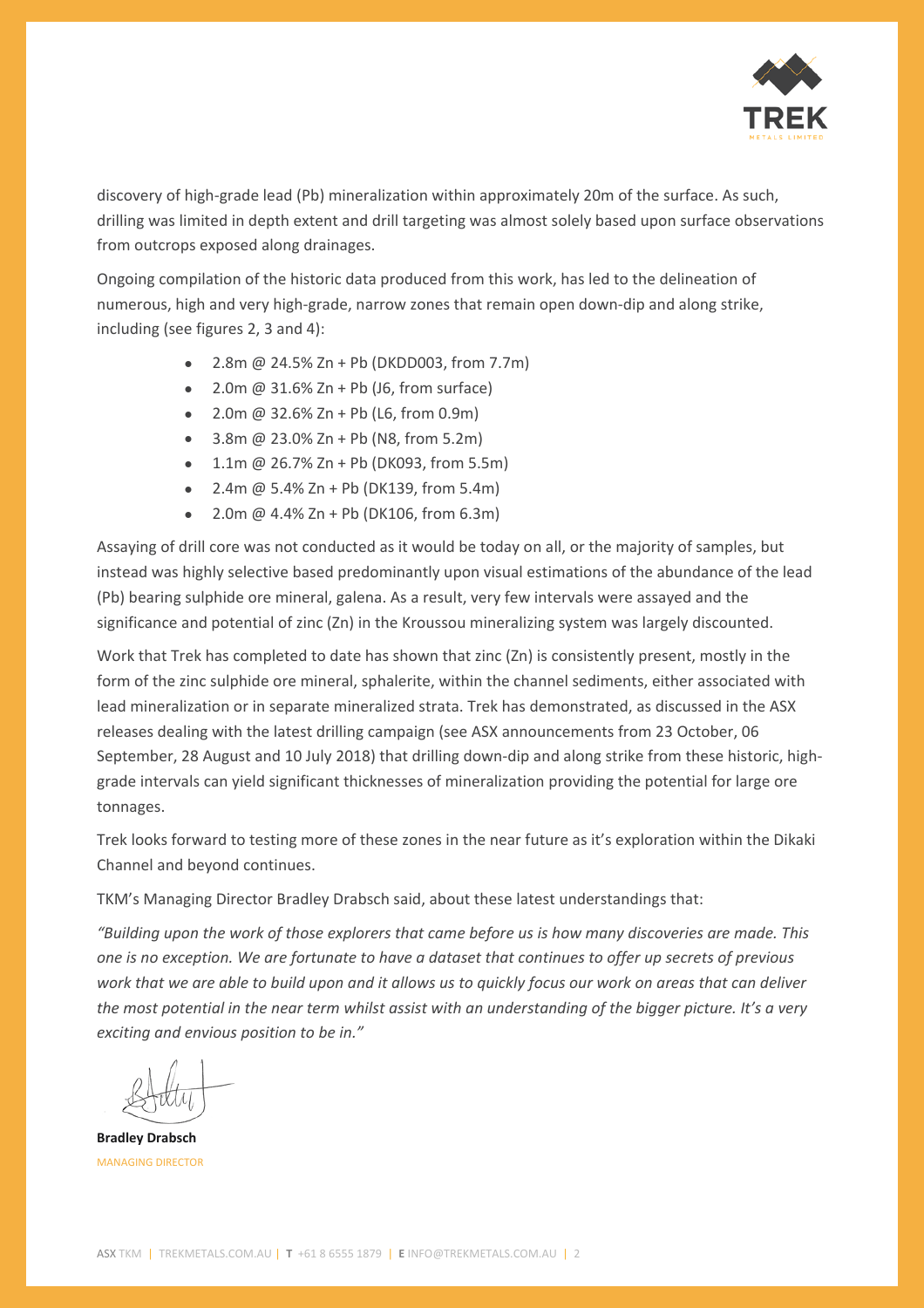

#### **ABOUT TREK METALS**

Trek is an Australian listed (ASX:TKM) base metals explorer focused on delivering World Class discovery opportunities from parts of the world that have seen limited exploration. The Companys' flagship project is the Kroussou Zinc‐Lead Project located in Gabon in West Africa. The Kroussou Project was acquired in 2016 and has been largely unexplored since the late 1970's when the Bureau de Recherches Géologiques et Minières (BRGM) discovered significant, near surface mineralization there. Trek is determined to deliver to shareholders the best possible outcome by leveraging itself to genuine opportunities for discovery.

#### **COMPETENT PERSONS STATEMENT**

The information in this report that relates to exploration results is based on information compiled by Mr Bradley Drabsch, Member of the Australian Institute of Geoscientists ("AIG") and Managing Director of Trek Metals Limited. Mr Drabsch has sufficient experience which is relevant to the style of mineralisation and type of deposit under consideration and to the activity that is being undertaken to qualify as a competent person as defined in the JORC Code 2012. Mr Drabsch consents to the inclusion in the report of the matters based on the information in the form and context in which it appears.

#### **About Trek Metals Limited**

Registered Offices

Australia Suite 5/56 Kings Park Rd WEST PERTH WA 6005

Bermuda Trinity Hall 43 Cedar Avenue HAMILTON HM12 Postal Address P.O. Box 1796 WEST PERTH WA 6872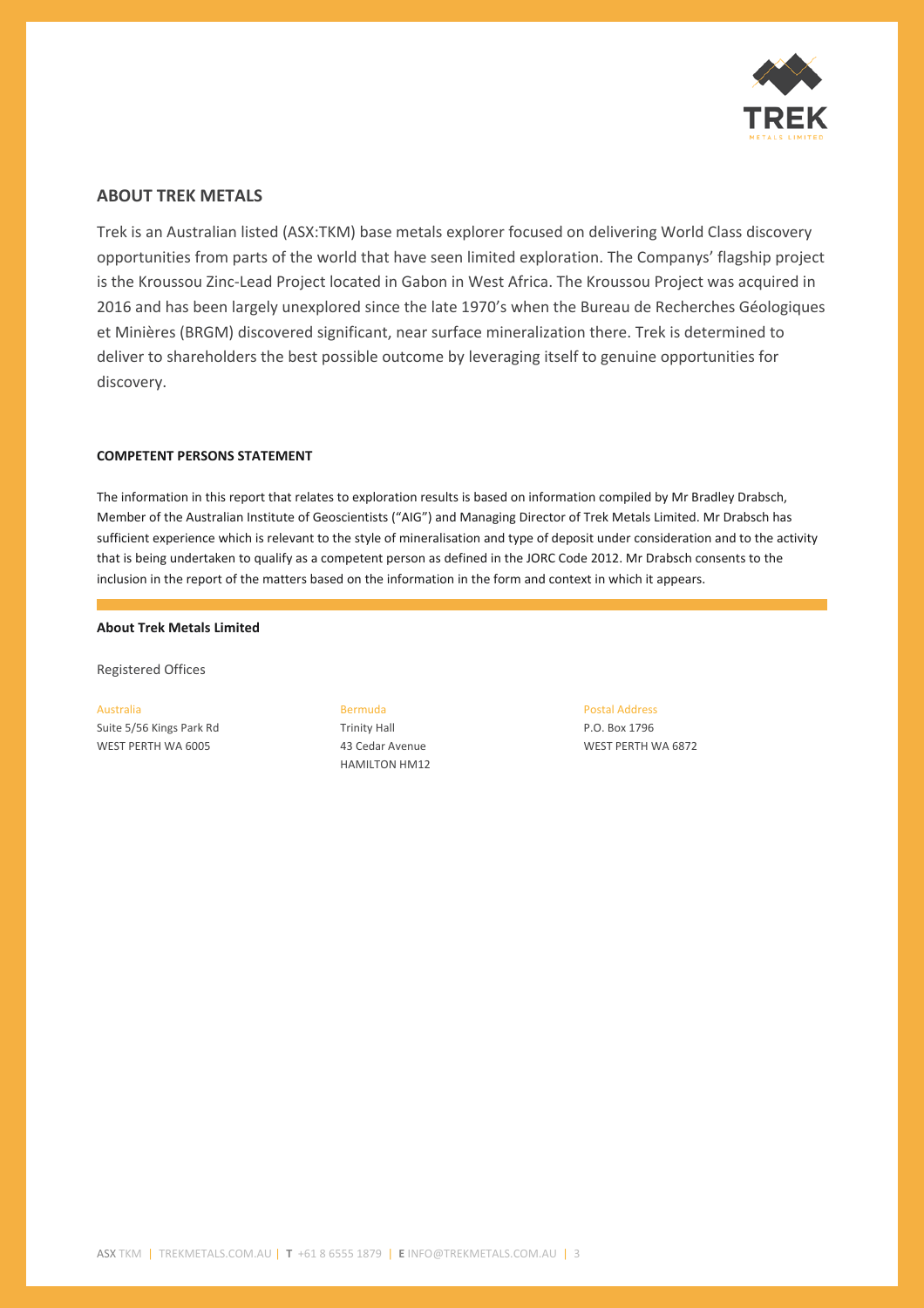



**Figure 1:** The Kroussou Zinc – Lead Project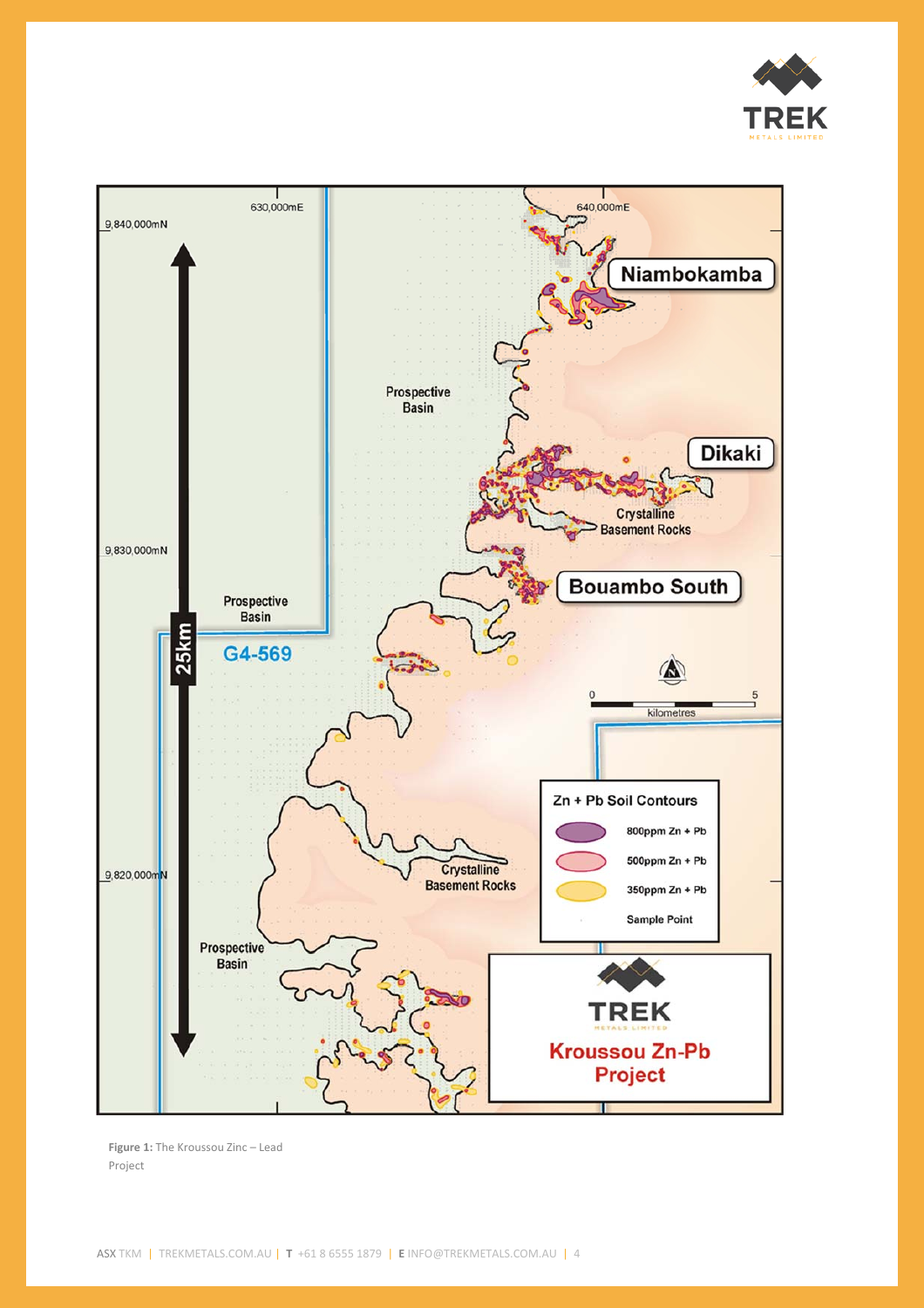



**Figure 2:** The Dikaki Channel with historic drilling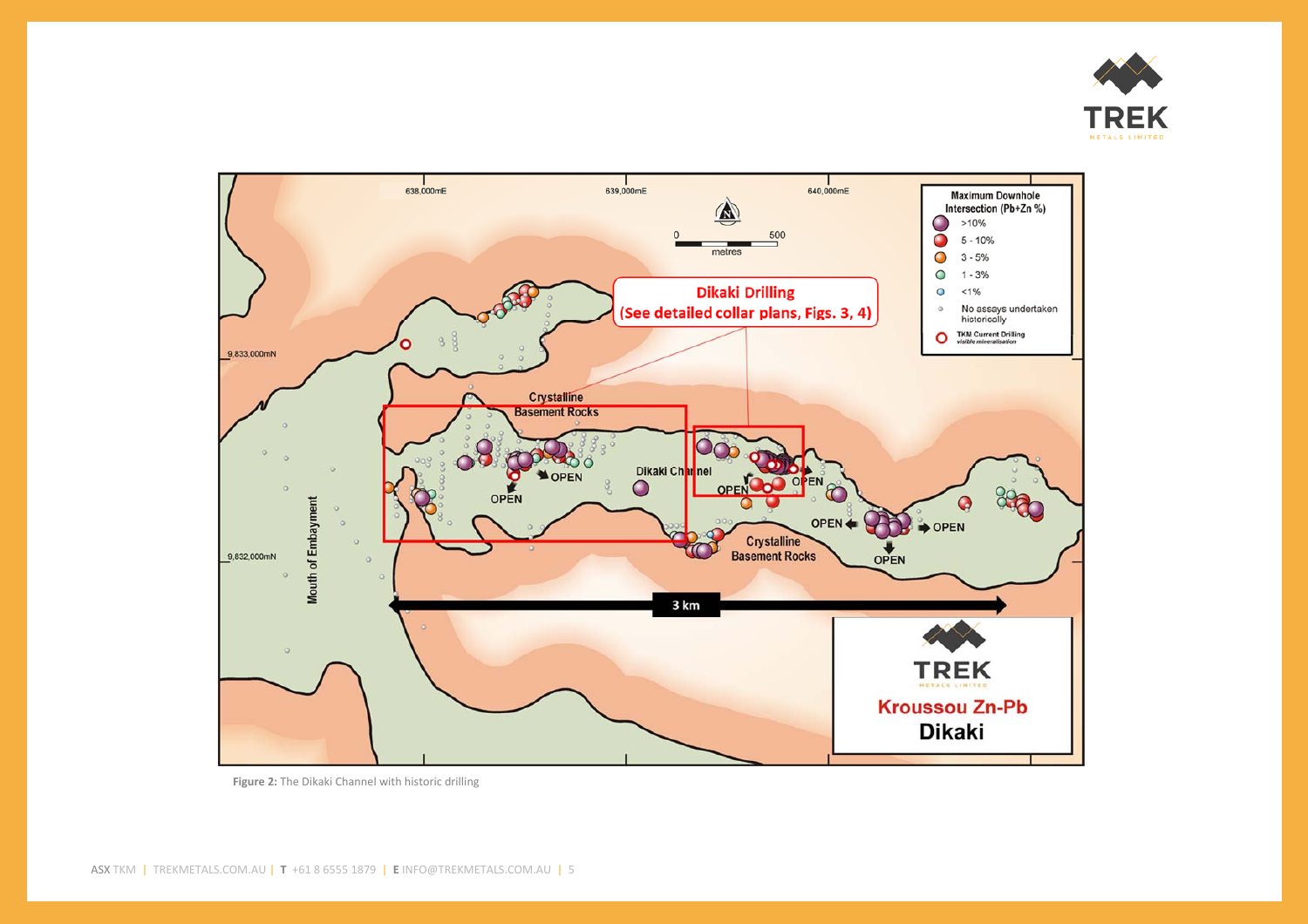



**Figure 3:** Super high‐grade zone within Dikaki Channel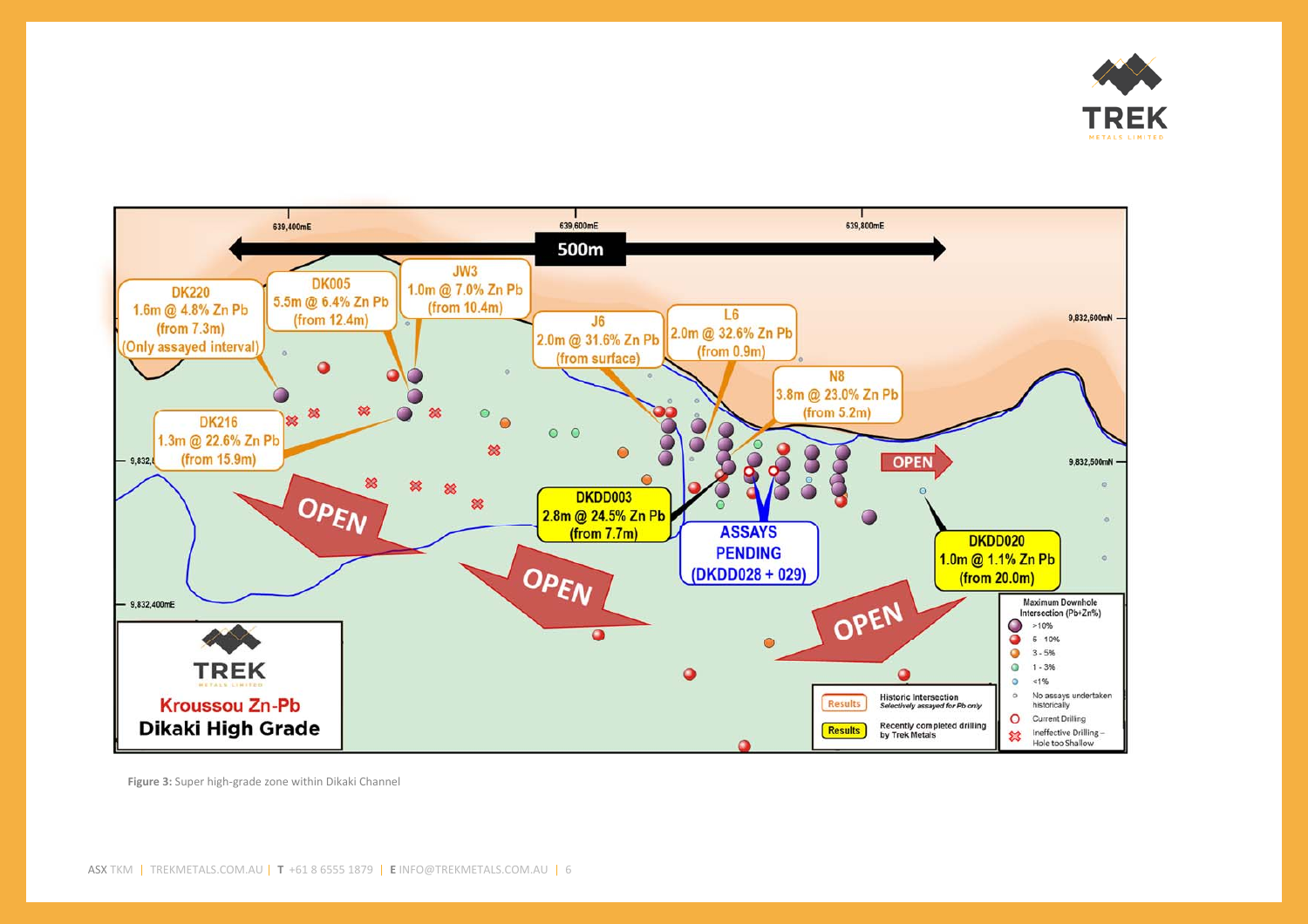



**Figure 4:** Poorly tested zone in the western end of the Dikaki Channel with numerous open intersections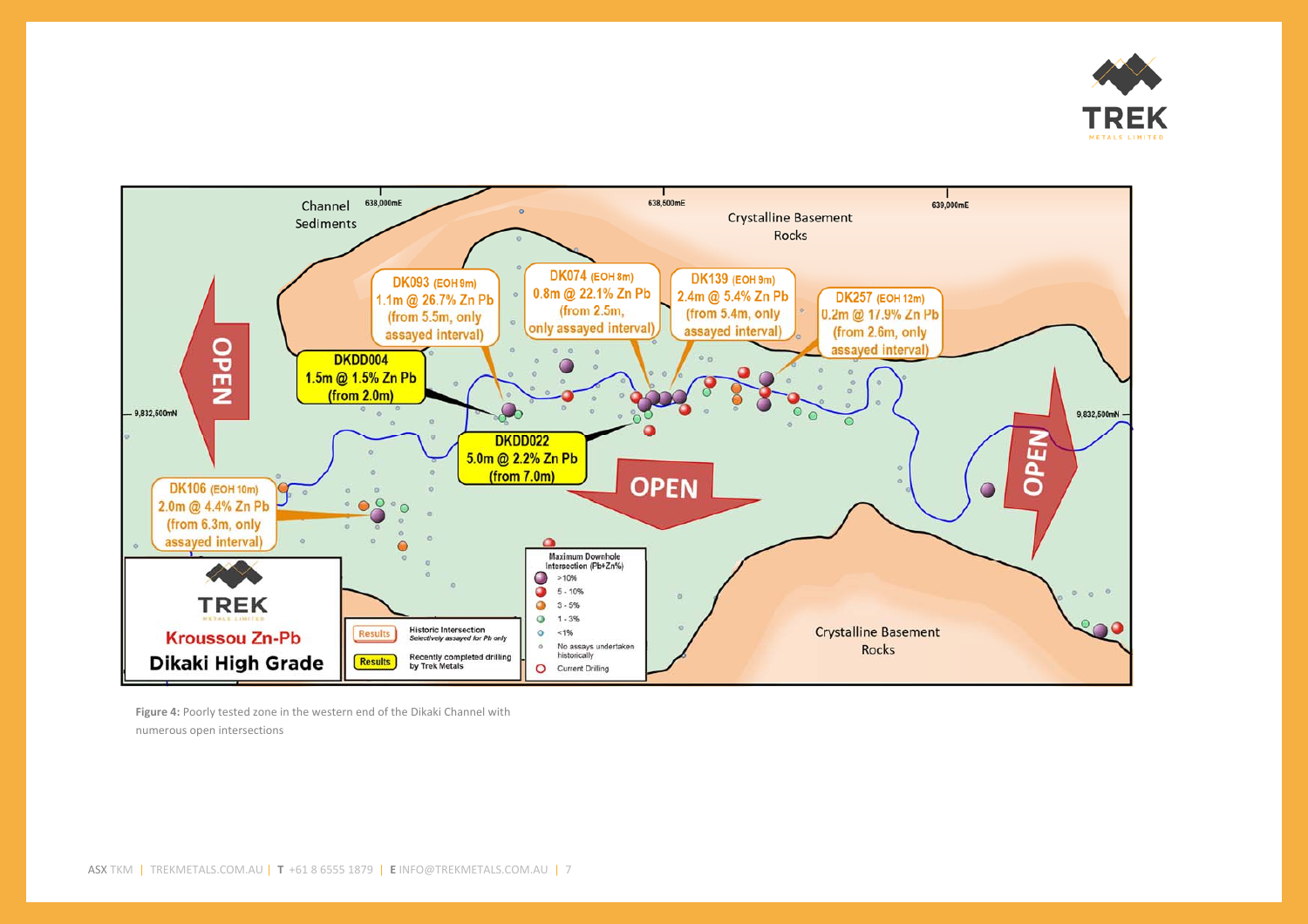

| <b>Hole ID</b> | <b>Easting</b> | <b>Northing</b> | $RL^{\Lambda}$ | Dip/Azimuth | <b>Max</b>   | From (m) | To $(m)$ | <b>Interval</b> | $Zn + Pb (%)$ | Zn $(%)$ | Pb (%) |
|----------------|----------------|-----------------|----------------|-------------|--------------|----------|----------|-----------------|---------------|----------|--------|
|                | (WGS84 32S)    | (WGS84 32S)     | (m)            |             | <b>Depth</b> |          |          |                 |               |          |        |
| J6             | 639663         | 9832522.05      | 79             | $-90/000$   | 15.0         | 0.0      | 2.0      | $2.0\,$         | 31.6          | 1.2      | 30.4   |
| J7             | 639662         | 9832512         | 75             | $-90/000$   | 19.0         | 0.4      | 3.1      | 2.7             | 11.6          | 0.8      | 10.8   |
|                |                |                 |                |             | Incl.        | 1.8      | 3.1      | $1.3\,$         | 19.5          | 1.4      | 18.1   |
| ${\sf J}8$     | 639661         | 9832502         | 77             | $-90/000$   | 21.0         | 11.2     | 12.6     | 1.4             | 5.6           | 3.9      | 1.7    |
| L6             | 639684         | 9832522         | 81             | $-90/000$   | 19.0         | 0.9      | 2.9      | $2.0\,$         | 32.6          | 0.0      | 32.6   |
| L7             | 639683         | 9832511         | 78             | $-90/000$   | 19.0         | 1.4      | 5.3      | 3.9             | 20.8          | 5.3      | 12.3   |
| N7             | 639703         | 9832510         | 81             | $-90/000$   | 16.0         | 2.5      | 3.5      | 1.0             | 23.9          | 1.6      | 22.3   |
| N <sub>8</sub> | 639702         | 9832501         | 81             | $-90/000$   | 27.5         | $5.2$    | 9.0      | 3.8             | 23.0          | 2.7      | 20.3   |
| DKDD003        | 639704         | 9832495         | 82.4           | $-90/000$   | 42.2         | 7.7      | 10.5     | 2.8             | 24.5          | 4.3      | 20.2   |
| P8             | 639722         | 9832499         | 83             | $-90/000$   | 18.0         | 5.5      | 8.5      | 3.0             | 17.6          | 0.9      | 16.8   |
|                |                |                 |                |             | Incl.        | 5.9      | 8.5      | 2.6             | 19.7          | $1.0$    | 18.7   |
| P9             | 639721         | 9832489         | 84             | $-90/000$   | 24.0         | 9.5      | 11.9     | 2.4             | 18.7          | 3.6      | 15.1   |
|                |                |                 |                |             | Incl.        | 10.3     | 11.9     | $1.4\,$         | 25.8          | 3.9      | 21.9   |
| P10            | 639720         | 9832478         | 83             | $-90/000$   | 28.0         | 11.7     | 13.4     | 1.7             | 5.2           | 4.4      | 0.8    |
| R8             | 639742         | 9832497         | 83             | $-90/000$   | 22.0         | 6.5      | 8.7      | 2.2             | 17.4          | 0.8      | 16.6   |
| R9             | 639741         | 9832487         | 85             | $-90/000$   | 27.5         | 10.3     | 12.5     | 2.2             | 14.2          | 2.3      | 11.9   |
|                |                |                 |                |             | Incl.        | 10.7     | 12.5     | 1.8             | 16.3          | 2.2      | 14.1   |
| T7             | 639763         | 9832504         | 83             | $-90/000$   | 15.0         | 2.4      | 3.4      | 1.0             | 18.1          | 0.0      | 18.1   |
| T8             | 639762         | 9832496         | 83             | $-90/000$   | 19.0         | 6.9      | 9.5      | $2.6\,$         | 17.6          | 0.6      | 17.0   |
|                |                |                 |                |             | Incl.        | $7.1\,$  | 9.1      | 2.0             | 20.8          | 0.2      | 20.6   |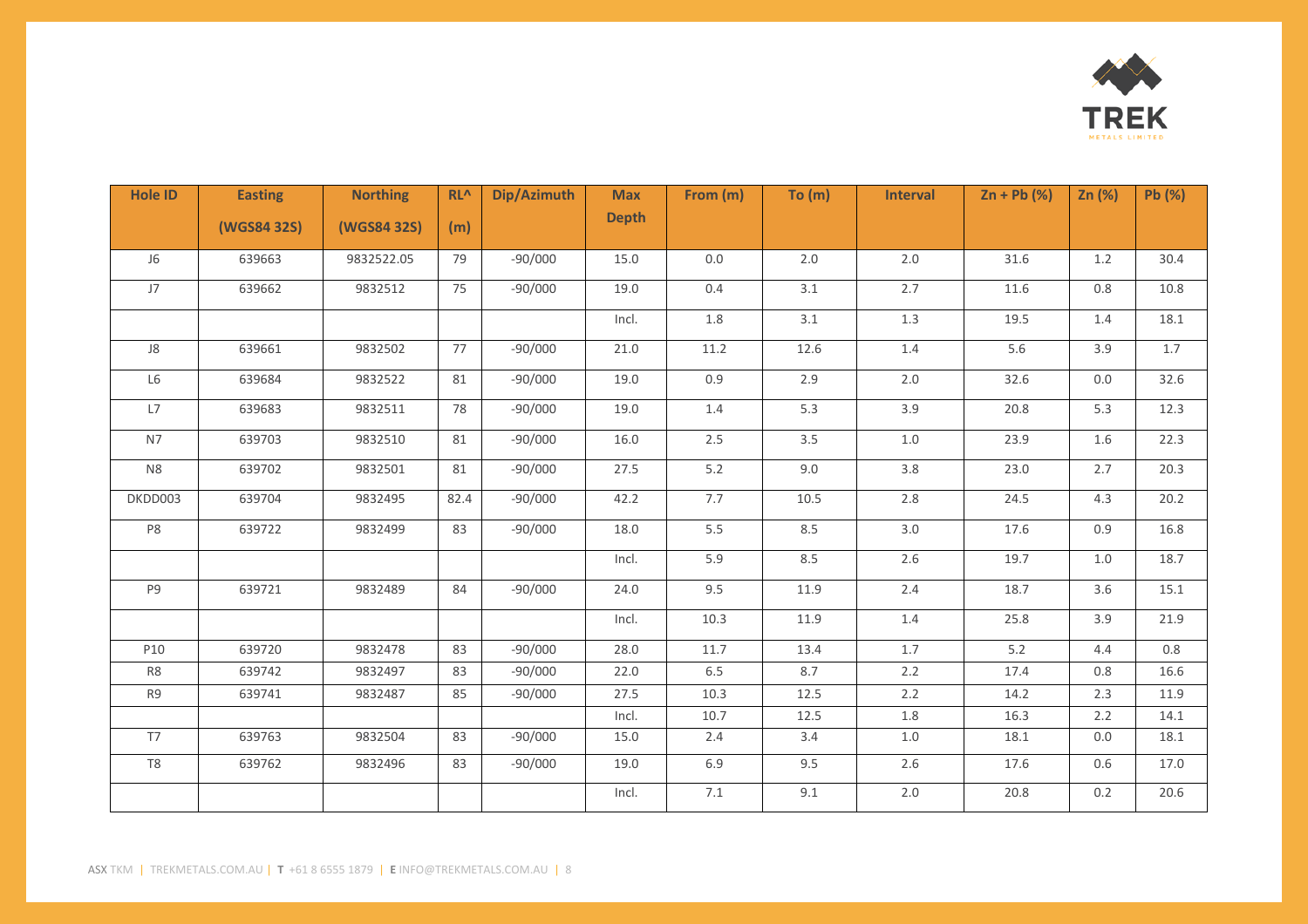

| V <sub>8</sub> | 639783 | 9832496 | 83 | $-90/000$ | 20.0  | 6.6  | 8.7                   | 21.                   | 12.2 | 0.0  | 12.2 |
|----------------|--------|---------|----|-----------|-------|------|-----------------------|-----------------------|------|------|------|
|                |        |         |    |           | Incl. | 7.6  | 8.4                   | 0.8                   | 22.7 | 0.0  | 22.7 |
| DKDD020        | 639840 | 9832480 | 85 | $-90/000$ | 42.0  | 20.0 | 21.0                  | 1.0                   | 1.1  |      |      |
| DKDD028        | 639720 | 9832491 | 84 | $-90/000$ | 15.0  |      | <b>Assays Pending</b> |                       |      |      |      |
| DKDD029        | 639736 | 9832492 | 84 | $-90/000$ | 15.0  |      |                       | <b>Assays Pending</b> |      |      |      |
| DKDD022        | 638452 | 9832490 | 69 | $-90/000$ | 52.3  | 7.0  | 12.0                  | 5.0                   | 2.2  | 1.9  | 0.3  |
| DKDD004        | 638210 | 9832492 | 68 | $-90/000$ | 49.9  | 2.0  | 3.5                   | 1.5                   | 1.5  | 1.1  | 0.4  |
| <b>DK093</b>   | 638225 | 9832506 | 68 | $-90/000$ | 8.9   | 5.5  | 6.6                   | 1.1                   | 26.7 | 19.1 | 7.6  |
| <b>DK074</b>   | 638477 | 9832531 | 70 | $-90/000$ | 7.5   | 2.5  | 3.3                   | 0.8                   | 22.1 | 5.6  | 16.5 |
| <b>DK139</b>   | 638500 | 9832526 | 70 | $-90/000$ | 9.0   | 5.4  | 7.8                   | 2.4                   | 5.4  | 2.7  | 2.7  |
| <b>DK257</b>   | 638679 | 9832560 | 73 | $-90/000$ | 11.5  | 2.6  | 2.8                   | 0.2                   | 17.9 | 9.5  | 8.3  |
| <b>DK106</b>   | 637993 | 9832319 | 65 | $-90/000$ | 10.1  | 6.3  | 8.3                   | 2.0                   | 4.4  | 2.7  | 1.6  |

Table 1: Significant drilling results (RL and Easting/Northing has now been surveyed accurately and may differ from previously reported locations)

**Intervals are >1m @ >1% Zn + Pb with maximum internal dilution of 3m (some intervals <1.0m have been included)**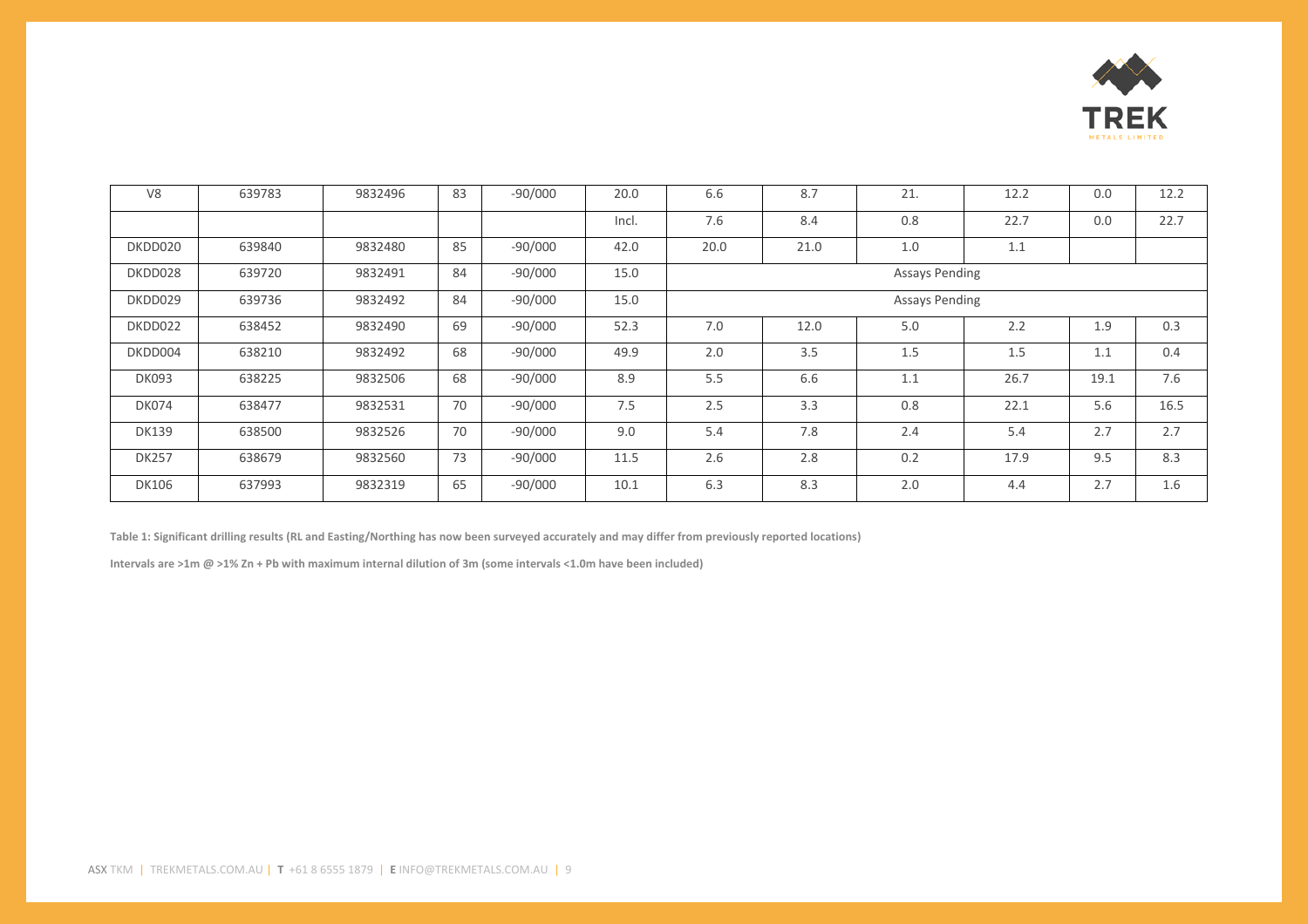

## JORC Code, 2012 Edition – Table 1

#### Section 1 Sampling Techniques and Data

(Criteria listed in the preceding section also apply to this section.)

| <b>Criteria</b>               | <b>JORC Code explanation</b>                                                                                                                                                                                                                                                                                                                                                                                                                                                                                                                                                                                                                                                                                                                                                                                                                                                                                                                                                                                                                                                                                      | <b>Commentary</b>                                                                                                                                                                                                                                                                                                                                                                                                                                                                                                                                                                                                                                                                                                                                                                                                                                                                                                                                                                      |
|-------------------------------|-------------------------------------------------------------------------------------------------------------------------------------------------------------------------------------------------------------------------------------------------------------------------------------------------------------------------------------------------------------------------------------------------------------------------------------------------------------------------------------------------------------------------------------------------------------------------------------------------------------------------------------------------------------------------------------------------------------------------------------------------------------------------------------------------------------------------------------------------------------------------------------------------------------------------------------------------------------------------------------------------------------------------------------------------------------------------------------------------------------------|----------------------------------------------------------------------------------------------------------------------------------------------------------------------------------------------------------------------------------------------------------------------------------------------------------------------------------------------------------------------------------------------------------------------------------------------------------------------------------------------------------------------------------------------------------------------------------------------------------------------------------------------------------------------------------------------------------------------------------------------------------------------------------------------------------------------------------------------------------------------------------------------------------------------------------------------------------------------------------------|
| <b>Sampling</b><br>techniques | Nature and quality of sampling (eg cut channels, random chips, or specific<br>$\bullet$<br>specialised industry standard measurement tools appropriate to the minerals<br>under investigation, such as down hole gamma sondes, or handheld XRF<br>instruments, etc). These examples should not be taken as limiting the broad<br>meaning of sampling.<br>Include reference to measures taken to ensure sample representivity and the<br>appropriate calibration of any measurement tools or systems used.<br>Aspects of the determination of mineralisation that are Material to the Public<br>Report.<br>In cases where 'industry standard' work has been done this would be relatively<br>$\bullet$<br>simple (eg 'reverse circulation drilling was used to obtain 1 m samples from<br>which 3 kg was pulverised to produce a 30g charge for fire assay'). In other<br>cases more explanation may be required, such as where there is coarse gold<br>that has inherent sampling problems. Unusual commodities or mineralisation<br>types (eg submarine nodules) may warrant disclosure of detailed information. | <b>Trek Drilling</b><br>Drill core has been cut in half using a coresaw.<br>$\bullet$<br>Sampling is being and has been conducted to industry standard with<br>samples taken either at metre or geological boundaries as appropriate<br>with a minimum sample length of 0.3m (some minor exceptions due to<br>core loss in some intervals).<br>Core has been cut to ensure that both sides approximate one another to<br>ensure representivity of each length.<br><b>Metallurgical Sample</b><br>• The Metallurgical sample was an ~50Kg composite sample from the<br>following drillholes - DKDD001, 002 and 003 and are considered to fairly<br>represent an approximate ore sample from the Dikaki Channel. These<br>were HQ diamond drillholes and quarter core was submitted for testwork.<br><b>Historic Drilling</b><br>Due to the historic nature of the drilling results reported herein, it is not<br>possible to comment on the quality of the sampling used to produce the |
|                               |                                                                                                                                                                                                                                                                                                                                                                                                                                                                                                                                                                                                                                                                                                                                                                                                                                                                                                                                                                                                                                                                                                                   | results described. It is known from the historic reports that the drillcore<br>was sawn. TKM continues to try to locate any remnant core from the<br>drilling but as yet as been unsuccessful. It is highly likely that, due to the<br>passage of time, the core from the BRGM work in the 1960's and 1970's<br>has been lost or destroyed.<br>Results were obtained from historic reports produced by the Bureau de<br>Recherches Géologiques et Minières (BRGM, French Geological Survey)<br>during the 1960's and 1970's.                                                                                                                                                                                                                                                                                                                                                                                                                                                           |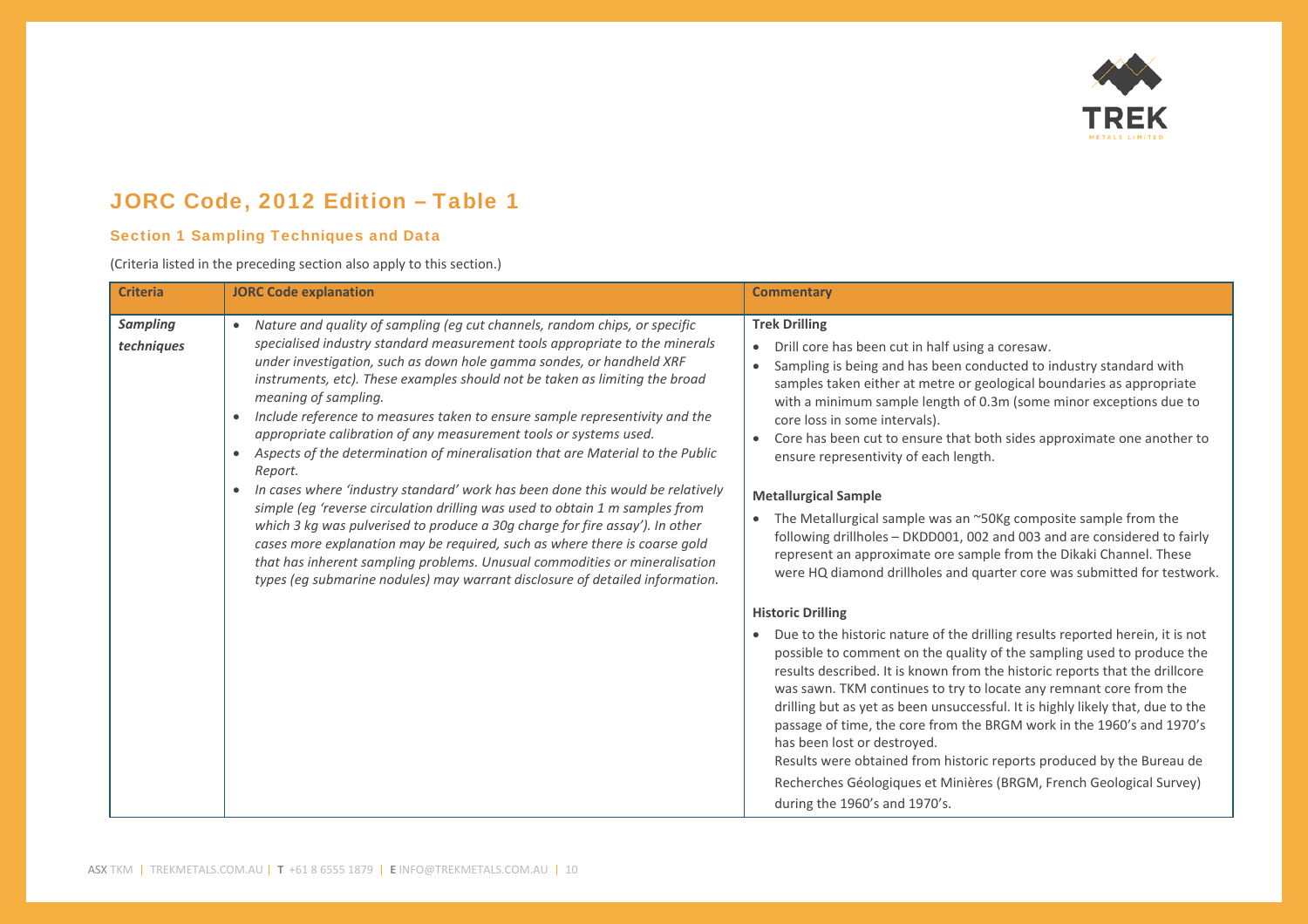

| <b>Criteria</b>                 | <b>JORC Code explanation</b>                                                                                                                                                                                                                                                                                                                                                                               | <b>Commentary</b>                                                                                                                                                                                                                                                                                                                                                                                                                                                                                                                                                                                                                                                                                      |
|---------------------------------|------------------------------------------------------------------------------------------------------------------------------------------------------------------------------------------------------------------------------------------------------------------------------------------------------------------------------------------------------------------------------------------------------------|--------------------------------------------------------------------------------------------------------------------------------------------------------------------------------------------------------------------------------------------------------------------------------------------------------------------------------------------------------------------------------------------------------------------------------------------------------------------------------------------------------------------------------------------------------------------------------------------------------------------------------------------------------------------------------------------------------|
| <b>Drilling</b><br>techniques   | Drill type (eg core, reverse circulation, open-hole hammer, rotary air blast,<br>$\bullet$<br>auger, Bangka, sonic, etc) and details (eg core diameter, triple or standard tube,<br>depth of diamond tails, face-sampling bit or other type, whether core is oriented<br>and if so, by what method, etc).                                                                                                  | <b>Trek Drilling</b><br>• Drilling is either HQ diamond (63.5mm diameter core) or NQ diamond<br>(47.6mm diameter core) standard tube.<br><b>Historic Drilling</b><br>• Drilling was completed using a Winkie style diamond drill rig producing drill<br>core of approximately 25mm diameter.                                                                                                                                                                                                                                                                                                                                                                                                           |
| <b>Drill sample</b><br>recovery | Method of recording and assessing core and chip sample recoveries and results<br>assessed.<br>Measures taken to maximise sample recovery and ensure representative nature<br>of the samples.<br>Whether a relationship exists between sample recovery and grade and whether<br>sample bias may have occurred due to preferential loss/gain of fine/coarse<br>material.                                     | <b>Trek Drilling</b><br>• Core recoveries are measured using industry standard methods for each<br>run of core drilled.<br>• The use of HQ and NQ diamond core ensures the best recovery under the<br>conditions experienced in the project area.<br>No relationship between recovery and grade has been established.<br>$\bullet$<br><b>Historic Drilling</b><br>Due to the historic nature of the drilling results reported herein, it is not<br>possible to comment on the recoveries achieved at the time. Only sporadic<br>reference to recovery was made in historic logs.                                                                                                                       |
| Logging                         | Whether core and chip samples have been geologically and geotechnically<br>$\bullet$<br>logged to a level of detail to support appropriate Mineral Resource estimation,<br>mining studies and metallurgical studies.<br>Whether logging is qualitative or quantitative in nature. Core (or costean,<br>channel, etc) photography.<br>The total length and percentage of the relevant intersections logged. | <b>Trek Drilling</b><br>Field logging to industry standard has been conducted on the drill core in<br>its full condition. The core will be re-logged once cut. All observations are<br>logged in Microsoft Excel before being uploaded into the company<br>database. This method will allow the logging to support Mineral Resource<br>Estimations if/when required.<br>Geological observations such as lithology, alteration, mineralisation etc are<br>qualitative whereas recovery, RQD etc are quantitative.<br>100% of the drill core has been fully logged and photographed (dry and<br>$\bullet$<br>wet).<br>100% of the non-sampled core has been retained and stored for future<br>reference. |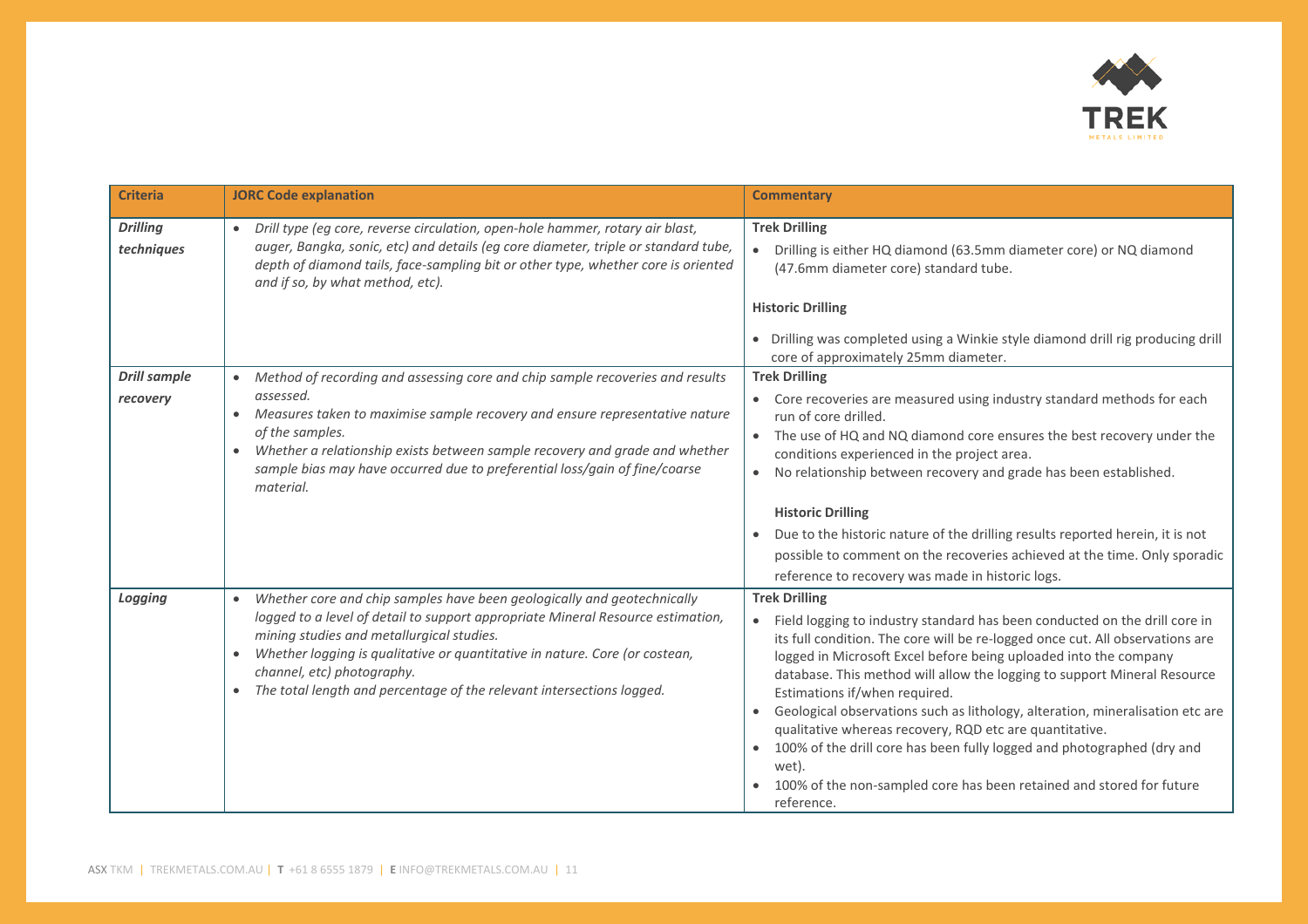

| <b>Criteria</b>                                         | <b>JORC Code explanation</b>                                                                                                                                                                                                                                                                                                                                                                                                                                                                                                                                                                                                                                                                    | <b>Commentary</b>                                                                                                                                                                                                                                                                                                                                                                                                                                                                                                                                                                                                                                                                                                                                                                                                                                                                                                                                                                                                                                                                                                                                                                                     |
|---------------------------------------------------------|-------------------------------------------------------------------------------------------------------------------------------------------------------------------------------------------------------------------------------------------------------------------------------------------------------------------------------------------------------------------------------------------------------------------------------------------------------------------------------------------------------------------------------------------------------------------------------------------------------------------------------------------------------------------------------------------------|-------------------------------------------------------------------------------------------------------------------------------------------------------------------------------------------------------------------------------------------------------------------------------------------------------------------------------------------------------------------------------------------------------------------------------------------------------------------------------------------------------------------------------------------------------------------------------------------------------------------------------------------------------------------------------------------------------------------------------------------------------------------------------------------------------------------------------------------------------------------------------------------------------------------------------------------------------------------------------------------------------------------------------------------------------------------------------------------------------------------------------------------------------------------------------------------------------|
|                                                         |                                                                                                                                                                                                                                                                                                                                                                                                                                                                                                                                                                                                                                                                                                 | <b>Historic Drilling</b><br>• All drill core was logged in detail, however, due to the age of the drilling<br>and the inability to check-log the core due to its destruction, these logs can<br>be used as a guide only and will not be suitable for use in a Mineral<br>Resource estimation.<br>· Qualitative: Lithology, alteration, mineralisation etc.<br>• All holes for their entire length appear to have been logged, however,<br>some logs are missing from the historic dataset).                                                                                                                                                                                                                                                                                                                                                                                                                                                                                                                                                                                                                                                                                                           |
| Sub-sampling<br>techniques and<br>sample<br>preparation | If core, whether cut or sawn and whether quarter, half or all core taken.<br>$\bullet$<br>If non-core, whether riffled, tube sampled, rotary split, etc and whether sampled<br>wet or dry.<br>For all sample types, the nature, quality and appropriateness of the sample<br>preparation technique.<br>Quality control procedures adopted for all sub-sampling stages to maximise<br>representivity of samples.<br>• Measures taken to ensure that the sampling is representative of the in situ<br>material collected, including for instance results for field duplicate/second-half<br>sampling.<br>Whether sample sizes are appropriate to the grain size of the material being<br>sampled. | <b>Trek Drilling</b><br>The drill core has been cut in half using a standard petrol-powered core<br>$\bullet$<br>saw.<br>Sampling half core is industry standard.<br>$\bullet$<br>Core has been cut to ensure that both sides approximate one another to<br>ensure representivity of each length.<br>The sample size collected is appropriate for this stage of exploration.<br>$\bullet$<br><b>Metallurgical Sample</b><br>The Metallurgical sample was an ~50Kg composite sample from the<br>following drillholes - DKDD001, 002 and 003 and are considered to fairly<br>represent an approximate ore sample from the Dikaki Channel. These<br>were HQ diamond drillholes and quarter core was submitted for testwork.<br>The samples were taken from three different zones along the Dikaki<br>$\bullet$<br>Channel and represent a reasonable composite of the mineralisation styles<br>present and at a composite grade equivalent to an approximation of a<br>targeted high grade ore for the Project.<br><b>Historic Drilling</b><br>• Due to the historic nature of the drilling results reported herein, it is not<br>possible to comment on the method of sampling, sampling techniques and |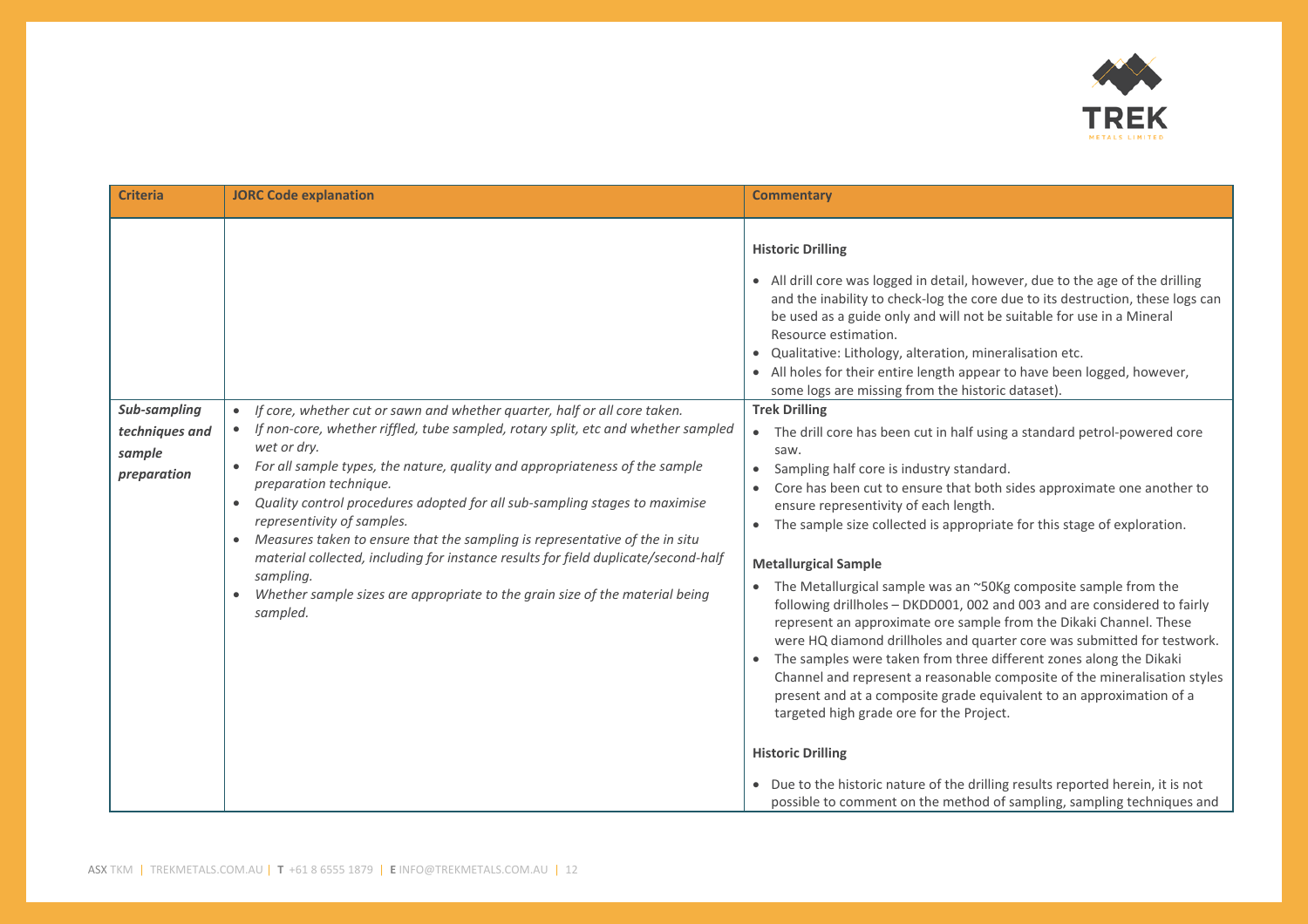

| <b>Criteria</b>                                         | <b>JORC Code explanation</b>                                                                                                                                                                                                                                                                                                                                                                                                                                                                                                                                                                                                                               | <b>Commentary</b>                                                                                                                                                                                                                                                                                                                                                                                                                                                                                               |
|---------------------------------------------------------|------------------------------------------------------------------------------------------------------------------------------------------------------------------------------------------------------------------------------------------------------------------------------------------------------------------------------------------------------------------------------------------------------------------------------------------------------------------------------------------------------------------------------------------------------------------------------------------------------------------------------------------------------------|-----------------------------------------------------------------------------------------------------------------------------------------------------------------------------------------------------------------------------------------------------------------------------------------------------------------------------------------------------------------------------------------------------------------------------------------------------------------------------------------------------------------|
|                                                         |                                                                                                                                                                                                                                                                                                                                                                                                                                                                                                                                                                                                                                                            | sample preparation methodology.                                                                                                                                                                                                                                                                                                                                                                                                                                                                                 |
| <b>Quality of</b><br>assay data and<br>laboratory tests | The nature, quality and appropriateness of the assaying and laboratory<br>$\bullet$<br>procedures used and whether the technique is considered partial or total.<br>For geophysical tools, spectrometers, handheld XRF instruments, etc, the<br>$\bullet$<br>parameters used in determining the analysis including instrument make and<br>model, reading times, calibrations factors applied and their derivation, etc.<br>Nature of quality control procedures adopted (eg standards, blanks, duplicates,<br>$\bullet$<br>external laboratory checks) and whether acceptable levels of accuracy (ie lack of<br>bias) and precision have been established. | <b>Trek Drilling</b><br>Samples from the first phase of drilling (Hole DKDD001 - 009) were<br>$\bullet$<br>processed in Gabon by Setpoint laboratories. Samples were:<br>o Weighed<br>o Dried<br>o Crushed to 80% passing 2mm<br>o Pulverised to 80% passing 80 microns<br>o Packaged and sent to Intertek Genalysis in Perth for assay<br>Samples from the second phase of drilling (all other holes) were processed<br>in Ghana by Intertek Genalysis laboratories. Samples were:                             |
|                                                         |                                                                                                                                                                                                                                                                                                                                                                                                                                                                                                                                                                                                                                                            | o Dried<br>o Crushed to 2mm<br>o Pulverised to 85% passing 75 microns<br>o Packaged and sent to Intertek Genalysis in Perth for assay<br>All Samples are assayed by Intertek Genalysis in Perth using a 4 acid digest<br>(considered a total digest) with an ICP-OES or ICP-MS (element dependant)<br>finish for a suite of ore and indicator elements<br>Laboratory and Trek submitted QAQC samples returned results within                                                                                    |
|                                                         |                                                                                                                                                                                                                                                                                                                                                                                                                                                                                                                                                                                                                                                            | acceptable limits to date.<br><b>Metallurgical Sample</b><br>The Metallurgical sample was dispatched to ALS Laboratories in Perth<br>$\bullet$<br>under the guidance and supervision of METS Engineering in Perth. ALS<br>conducted Mineral characterisation using QEMSCAN, tested Gravity<br>Separation using TBE, conducted flotation testwork at various grind sizes<br>and applied depressant in flotation in order to attempt to refine the<br>process. Assays were taken at various steps in the process. |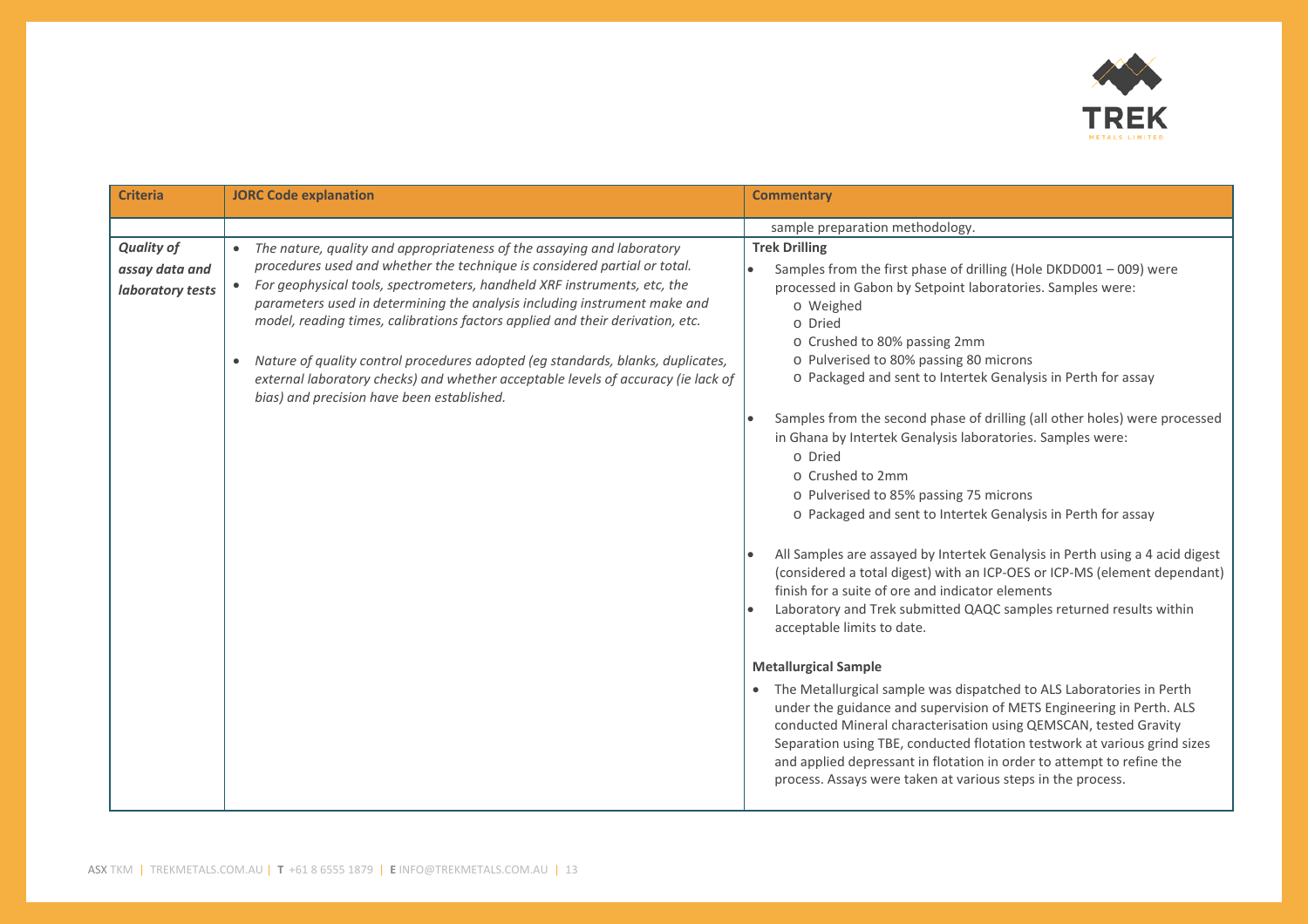

| <b>Criteria</b>                                    | <b>JORC Code explanation</b>                                                                                                                                                                                                                                                                                                                           | <b>Commentary</b>                                                                                                                                                                                                                                                                                                                                                                                                                                                                                                                                                                                                                                                                                            |
|----------------------------------------------------|--------------------------------------------------------------------------------------------------------------------------------------------------------------------------------------------------------------------------------------------------------------------------------------------------------------------------------------------------------|--------------------------------------------------------------------------------------------------------------------------------------------------------------------------------------------------------------------------------------------------------------------------------------------------------------------------------------------------------------------------------------------------------------------------------------------------------------------------------------------------------------------------------------------------------------------------------------------------------------------------------------------------------------------------------------------------------------|
|                                                    |                                                                                                                                                                                                                                                                                                                                                        | <b>Historic Drilling</b><br>• Due to the historic nature of the drilling results reported herein, it is not<br>possible to confirm the method of assay or analytical technique however<br>historical reports indicate the drill samples were analysed using atomic<br>absorption methods but the digestion method is not clear.<br>• No description of QAQC protocols are provided in the historic reports.                                                                                                                                                                                                                                                                                                  |
| <b>Verification of</b><br>sampling and<br>assaying | The verification of significant intersections by either independent or alternative<br>company personnel.<br>The use of twinned holes.<br>$\bullet$<br>Documentation of primary data, data entry procedures, data verification, data<br>$\bullet$<br>storage (physical and electronic) protocols.<br>Discuss any adjustment to assay data.<br>$\bullet$ | <b>Trek Drilling</b><br>All logging observations are handwritten or entered into a field laptop<br>$\bullet$<br>using MS Excel before being uploaded into the company database.<br><b>Historic Drilling</b><br>• Due to the historic nature of the drilling results reported herein, it is not<br>possible to verify any of the results. TKM has drilled a number of holes in<br>an effort to twin historic holes. This process has resulted in confirmation<br>that the assay results published in historic reports are valid and can be<br>used to guide modern exploration. Due, however, to numerous<br>uncertainties, these historic results cannot be used for the estimation of<br>mineral resources. |
| <b>Location of</b><br>data points                  | Accuracy and quality of surveys used to locate drill holes (collar and down-hole<br>surveys), trenches, mine workings and other locations used in Mineral Resource<br>estimation.<br>Specification of the grid system used.<br>$\bullet$<br>Quality and adequacy of topographic control.<br>$\bullet$                                                  | <b>Trek Drilling</b><br>Holes have been surveyed accurately to +/- 0.1m utilizing DGPS<br>$\bullet$<br>technology.<br>Sample locations are provided as UTM co-ordinates within Zone 32,<br>southern hemisphere using WGS 84 datum.<br><b>Historic Drilling</b><br>Drillholes were located according to topography on maps produced at the<br>$\bullet$<br>time of drilling. A process is underway to attempt to accurately locate<br>these; however, this process is incomplete at this stage. Location<br>accuracies are approximately +/- 10m but may be less accurate in certain<br>areas due to difficulty in locating mapped features.                                                                  |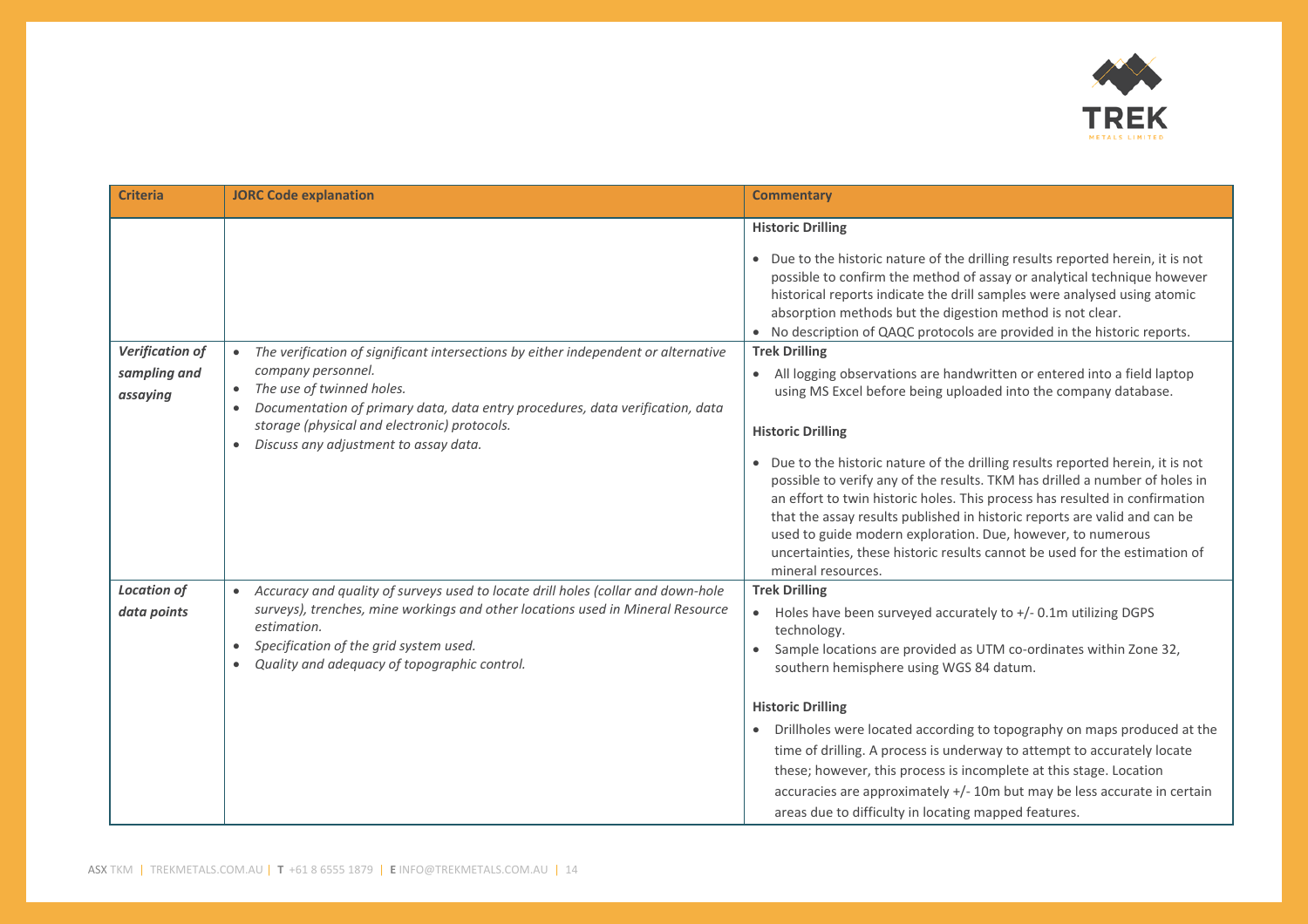

| <b>Criteria</b>                                                         | <b>JORC Code explanation</b>                                                                                                                                                                                                                                                                                                                                                                   | <b>Commentary</b>                                                                                                                                                                                                                                                                                                                                                                                                                                                                                                                                                                                                                                                                                                                                                                                                                                                                                                           |
|-------------------------------------------------------------------------|------------------------------------------------------------------------------------------------------------------------------------------------------------------------------------------------------------------------------------------------------------------------------------------------------------------------------------------------------------------------------------------------|-----------------------------------------------------------------------------------------------------------------------------------------------------------------------------------------------------------------------------------------------------------------------------------------------------------------------------------------------------------------------------------------------------------------------------------------------------------------------------------------------------------------------------------------------------------------------------------------------------------------------------------------------------------------------------------------------------------------------------------------------------------------------------------------------------------------------------------------------------------------------------------------------------------------------------|
| <b>Data spacing</b><br>and<br>distribution                              | Data spacing for reporting of Exploration Results.<br>$\bullet$<br>Whether the data spacing and distribution is sufficient to establish the degree of<br>geological and grade continuity appropriate for the Mineral Resource and Ore<br>Reserve estimation procedure(s) and classifications applied.<br>Whether sample compositing has been applied.<br>$\bullet$                             | <b>Trek Drilling</b><br>Samples have been collected at regular 1m intervals unless a specific<br>$\bullet$<br>geological boundary of significance is within an interval. Samples are then<br>adjusted to reflect that boundary to a minimum length of 0.3m (some<br>minor exceptions due to core loss in some intervals).<br>Whilst no Mineral Resources are discussed in this announcement, logging,<br>sampling, assaying and associated data collection is being conducted to<br>industry standard levels for future use in Resource/Reserve calculations<br>if/when required.<br><b>Historic Drilling</b><br>Drillhole collars described in historical reports are spaced at various<br>intervals including random locations and on grids of 50m x 100m and 25m<br>x 50m.<br>Due to the historic nature of the drilling results reported herein, they will<br>not be suitable for use in a Mineral Resource estimation. |
| <b>Orientation of</b><br>data in relation<br>to geological<br>structure | Whether the orientation of sampling achieves unbiased sampling of possible<br>structures and the extent to which this is known, considering the deposit type.<br>If the relationship between the drilling orientation and the orientation of key<br>$\bullet$<br>mineralised structures is considered to have introduced a sampling bias, this<br>should be assessed and reported if material. | <b>Trek Drilling and Historic Drilling</b><br>Drillholes are vertical (one hole only has been drilled at -60°). Due to the<br>shallow dipping nature of the known geology in the project area, this<br>orientation is considered appropriate.                                                                                                                                                                                                                                                                                                                                                                                                                                                                                                                                                                                                                                                                               |
| <b>Sample security</b>                                                  | The measures taken to ensure sample security.<br>$\bullet$                                                                                                                                                                                                                                                                                                                                     | <b>Trek Drilling</b><br>Samples were transported from the field by company field personnel and<br>then to the preparatory and assaying laboratory via DHL.<br><b>Historic Drilling</b><br>• Due to the historic nature of the drilling results reported herein, it is not<br>possible to comment on sample security.                                                                                                                                                                                                                                                                                                                                                                                                                                                                                                                                                                                                        |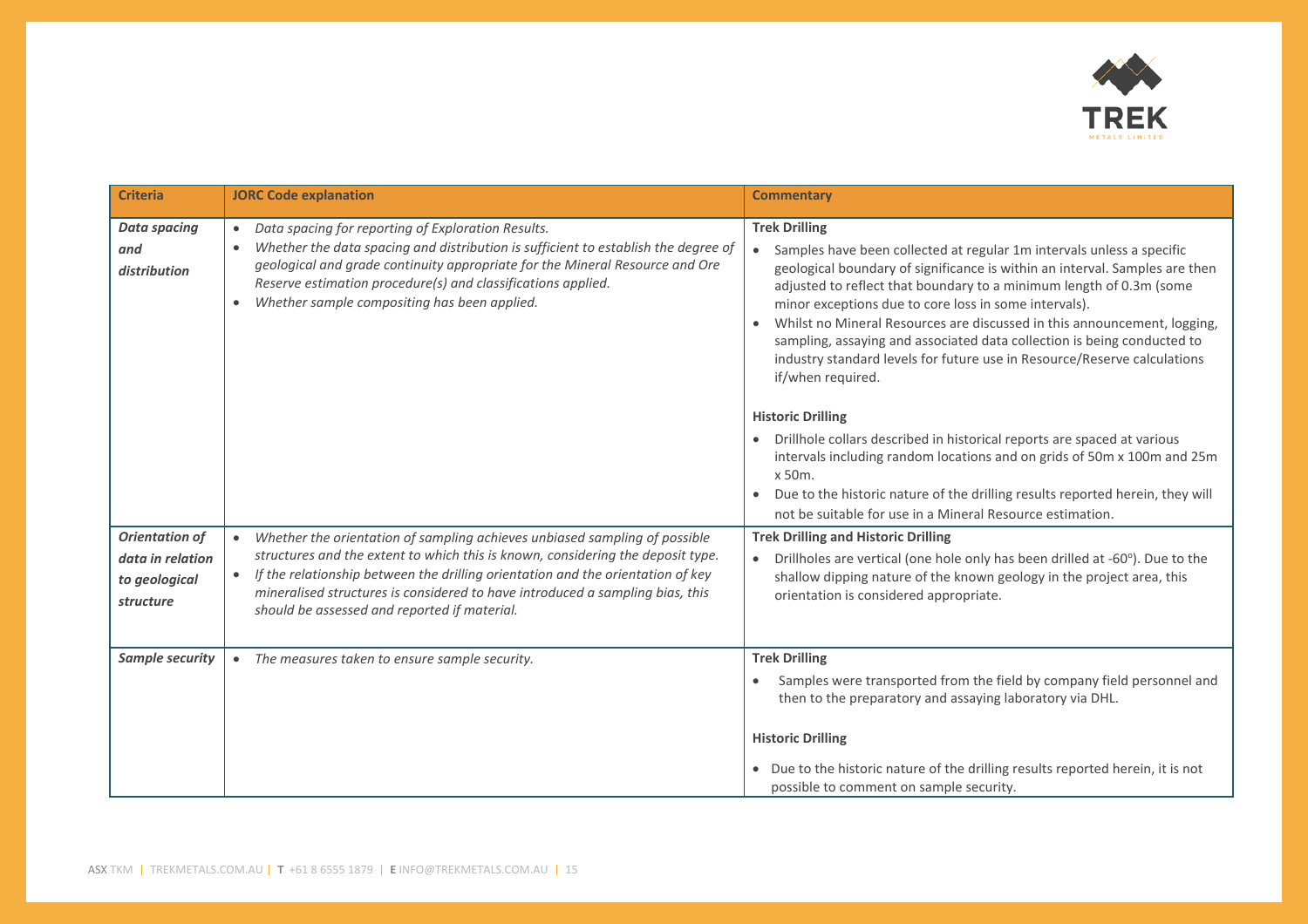

| <b>Criteria</b>             | <b>JORC Code explanation</b>                                          | <b>Commentary</b>                                                                                                                                                                                                                                                                                                                                                                                                                                           |
|-----------------------------|-----------------------------------------------------------------------|-------------------------------------------------------------------------------------------------------------------------------------------------------------------------------------------------------------------------------------------------------------------------------------------------------------------------------------------------------------------------------------------------------------------------------------------------------------|
| <b>Audits or</b><br>reviews | The results of any audits or reviews of sampling techniques and data. | <b>Trek Drilling</b><br>No reviews or audits have been undertaken at this stage.<br><b>Historic Drilling</b><br>No audits are possible on the results but a full review of the historic data<br>package is underway.<br>TKM has drilled a number of holes in an effort to twin historic holes. This<br>process has resulted in confirmation that the assay results published in<br>historic reports are valid and can be used to for targeting purposes and |
|                             |                                                                       | approximate modern findings. The historic results, however, will be<br>unsuitable for use in Mineral Resource estimation.                                                                                                                                                                                                                                                                                                                                   |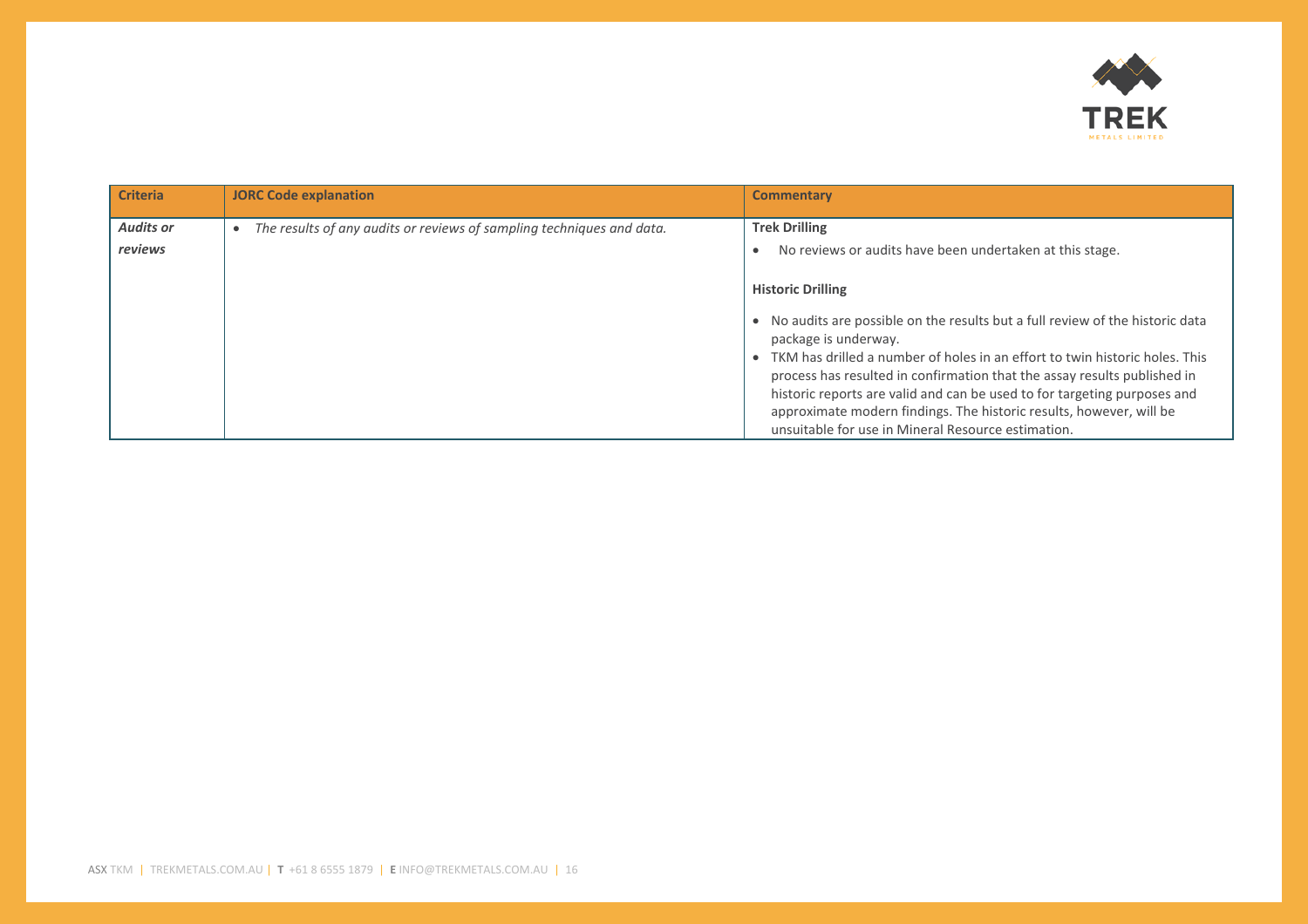

### Section 2 Reporting of Exploration Results

(Criteria listed in the preceding section also apply to this section.)

| <b>Criteria</b>                                      | <b>JORC Code explanation</b>                                                                                                                                                                                                                                                                                                                                                                                                                      | <b>Commentary</b>                                                                                                                                                                                                                                                                                                                                                                                                                                                                                                                                                                                                                                                                  |
|------------------------------------------------------|---------------------------------------------------------------------------------------------------------------------------------------------------------------------------------------------------------------------------------------------------------------------------------------------------------------------------------------------------------------------------------------------------------------------------------------------------|------------------------------------------------------------------------------------------------------------------------------------------------------------------------------------------------------------------------------------------------------------------------------------------------------------------------------------------------------------------------------------------------------------------------------------------------------------------------------------------------------------------------------------------------------------------------------------------------------------------------------------------------------------------------------------|
| <b>Mineral tenement</b><br>and land tenure<br>status | Type, reference name/number, location and ownership including<br>agreements or material issues with third parties such as joint ventures,<br>partnerships, overriding royalties, native title interests, historical sites,<br>wilderness or national park and environmental settings.<br>The security of the tenure held at the time of reporting along with any<br>$\bullet$<br>known impediments to obtaining a licence to operate in the area. | TKM owns the Kroussou Project in Gabon 100%.<br>$\bullet$<br>Havilah Consolidated Resources (HCR) holds a 0.75% NSR. This royalty<br>$\bullet$<br>may be bought back from HCR by TKM for US\$250,000.<br>ASX:BAT holds a 2.5% NSR with 1% subject to buy back by TKM for<br>$\bullet$<br>US\$1.5M.<br>The Kroussou tenure is an Exploration License (G4-569) renewable each<br>$\bullet$<br>year for a further 3-year period beginning the 2 <sup>nd</sup> July 2015. The renewal<br>process for the second 3-year period is currently underway.<br>The Company is not aware of any impediments relating to the licenses or<br>$\bullet$<br>area.                                  |
| <b>Exploration done by</b><br>other parties          | Acknowledgment and appraisal of exploration by other parties.                                                                                                                                                                                                                                                                                                                                                                                     | Intermittent historical exploration as conducted by French Bureau de<br>Recherches Géologiques et Minières (BRGM) at Kroussou from 1962 -<br>1963, the project was then later re-examined in 1979-1981 by the BRGM<br>in joint venture with Comilog which is a Gabonese government owned<br>mining company.<br>BRGM discovered the Kroussou Pb-Zn-(Ag) mineral occurrences as well as<br>others along various river systems on the Kroussou license.<br>BRGM conducted drilling on the project in 1962, 1977-1980.<br>ASX:BAT obtained historical reports and drill logs relating to BRGM's field<br>program and completed cursory rock chip and mapping work in 2015 and<br>2016. |
| Geology                                              | Deposit type, geological setting and style of mineralisation.<br>$\bullet$                                                                                                                                                                                                                                                                                                                                                                        | The deposit style reported in BRGM historical files is Mississippi Valley<br>Type (MVT) sedimentary mineralisation of Pb-Zn-(Ag) where<br>mineralisation is similar to the Laisville (Sweden) style with deposition<br>within siliciclastic horizons in a reducing environment.<br>On a regional scale, the Pb-Zn mineral concentrations are distributed at<br>the edge of the continental shelf which was being eroded during Lower<br>Cretaceous time.<br>Mineralisation is located within the Gamba Formation part of the N'Zeme                                                                                                                                                |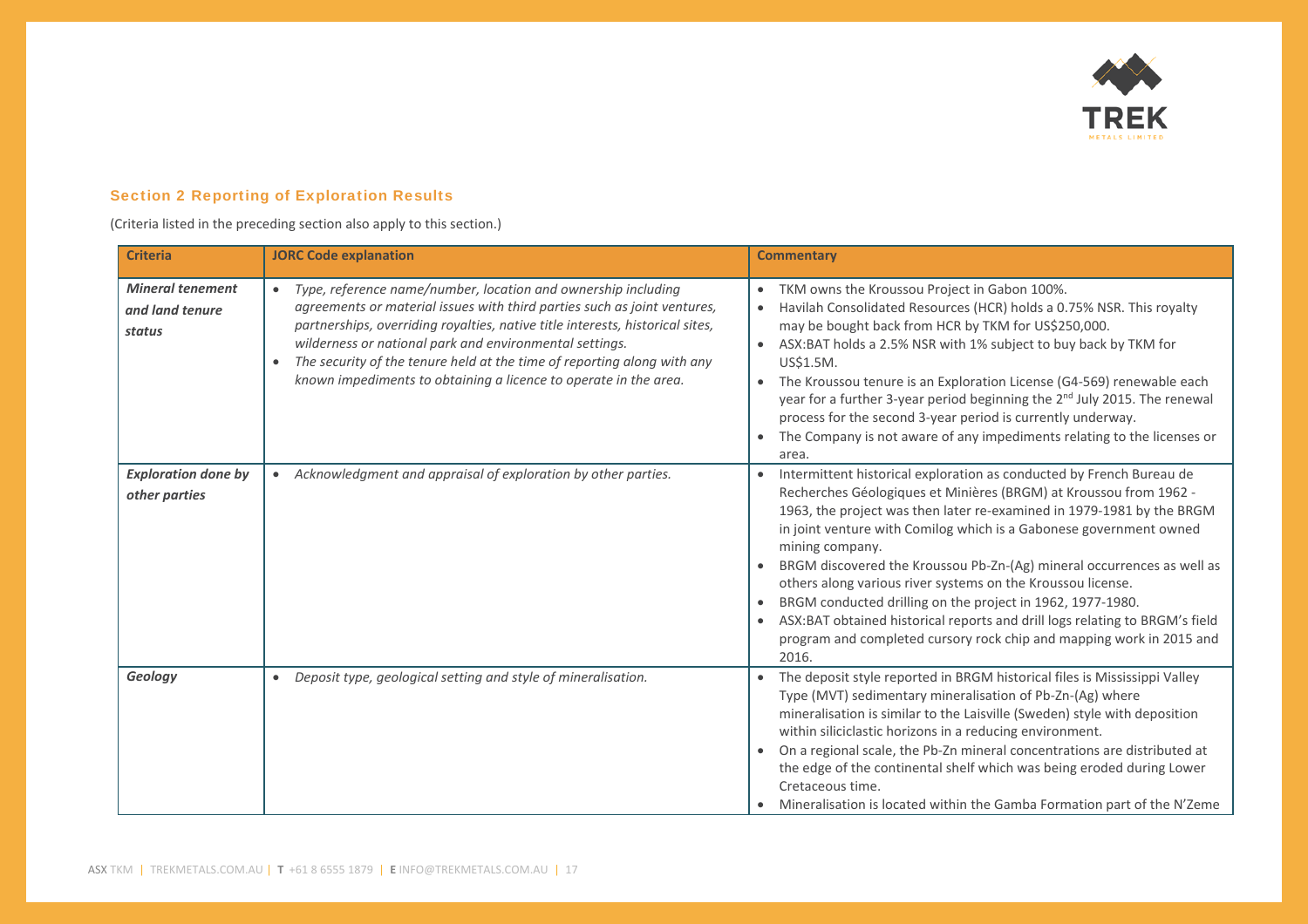

| <b>Criteria</b>                                                             | <b>JORC Code explanation</b>                                                                                                                                                                                                                                                                                                                                                                                                                                                                                                                                                                              | <b>Commentary</b>                                                                                                                                                                                                                                                                                                                                                                                                                                             |
|-----------------------------------------------------------------------------|-----------------------------------------------------------------------------------------------------------------------------------------------------------------------------------------------------------------------------------------------------------------------------------------------------------------------------------------------------------------------------------------------------------------------------------------------------------------------------------------------------------------------------------------------------------------------------------------------------------|---------------------------------------------------------------------------------------------------------------------------------------------------------------------------------------------------------------------------------------------------------------------------------------------------------------------------------------------------------------------------------------------------------------------------------------------------------------|
|                                                                             |                                                                                                                                                                                                                                                                                                                                                                                                                                                                                                                                                                                                           | Asso Series and was deposited during the Cretaceous as part of the<br>Cocobeach Complex deposited during formation of the Cotier Basin.<br>Mineralisation is hosted by conglomerates, sandstones and siltstones<br>$\bullet$<br>deposited in laguno-deltaic reducing conditions at the boundary of the<br>Cotier Basin onlapping continental basement rocks.<br>Large scale regional structures are believed to have influenced<br>mineralisation deposition. |
| <b>Drill hole</b><br><b>Information</b>                                     | A summary of all information material to the understanding of the<br>$\bullet$<br>exploration results including a tabulation of the following information for<br>all Material drill holes:<br>easting and northing of the drill hole collar<br>$\circ$<br>elevation or RL (Reduced Level - elevation above sea level in metres) of<br>$\circ$<br>the drill hole collar<br>dip and azimuth of the hole<br>$\circ$<br>down hole length and interception depth<br>$\circ$<br>hole length.<br>$\circ$                                                                                                         | $\bullet$ N/A                                                                                                                                                                                                                                                                                                                                                                                                                                                 |
| <b>Data aggregation</b><br>methods                                          | In reporting Exploration Results, weighting averaging techniques,<br>$\bullet$<br>maximum and/or minimum grade truncations (eg cutting of high grades)<br>and cut-off grades are usually Material and should be stated.<br>Where aggregate intercepts incorporate short lengths of high grade<br>results and longer lengths of low grade results, the procedure used for<br>such aggregation should be stated and some typical examples of such<br>aggregations should be shown in detail.<br>The assumptions used for any reporting of metal equivalent values should<br>$\bullet$<br>be clearly stated. | <b>Trek Drilling</b><br>Intervals reported using a minimum width of 1m and a minimum assay of<br>1.0% Zn + Pb and a maximum of 3m internal dilution                                                                                                                                                                                                                                                                                                           |
| Relationship<br>between mineral-<br>isation widths and<br>intercept lengths | If the geometry of the mineralisation with respect to the drill hole angle is<br>$\bullet$<br>known, its nature should be reported.<br>If it is not known and only the down hole lengths are reported, there<br>should be a clear statement to this effect (eg 'down hole length, true<br>width not known').                                                                                                                                                                                                                                                                                              | <b>Trek Drilling and Historic Drilling</b><br>Mineralisation is understood to be within shallowly dipping horizons and<br>$\bullet$<br>therefore vertical drillholes should intersect zones at approximately right<br>angles and approximate true widths.                                                                                                                                                                                                     |